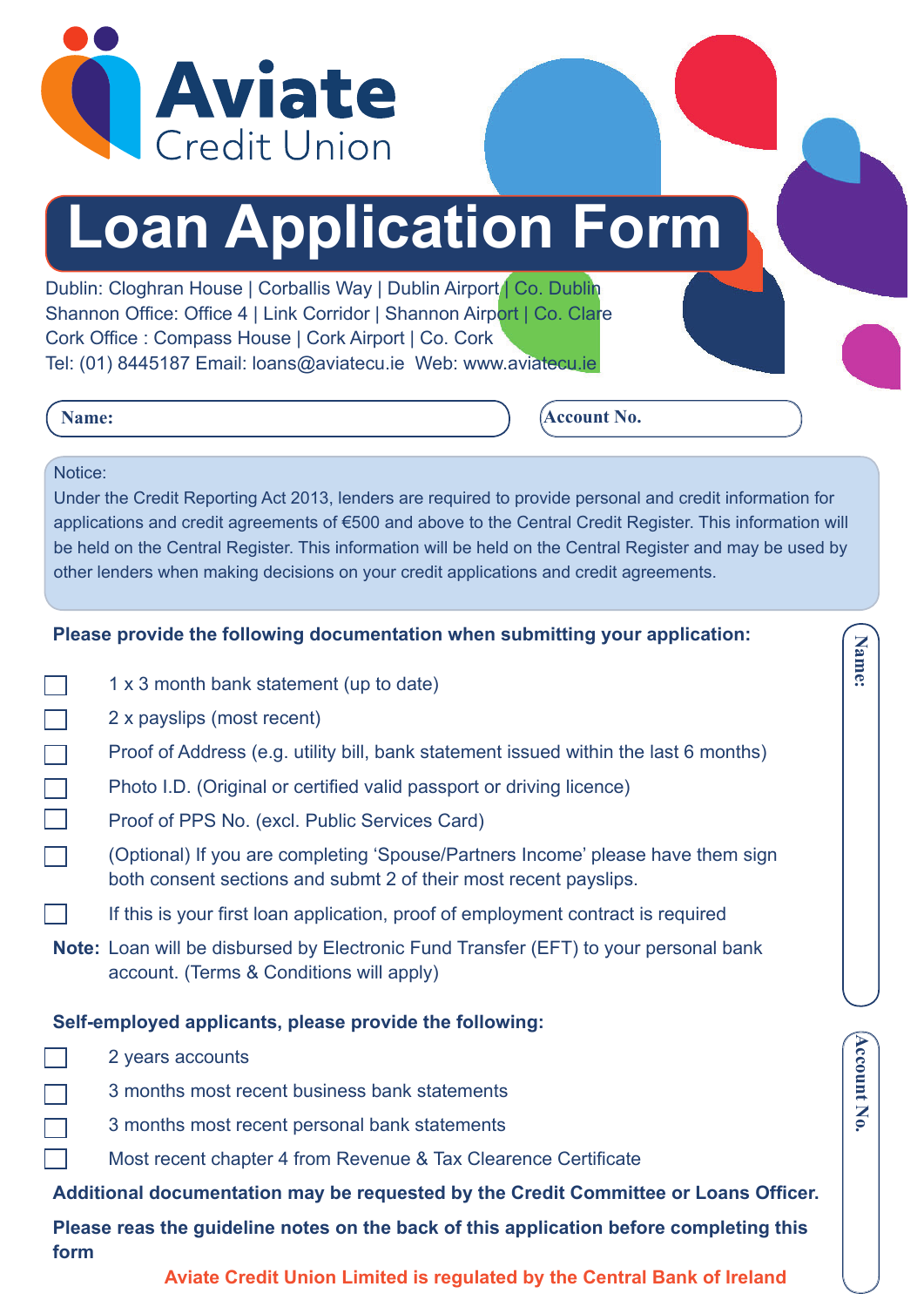| Name:                                                                                                                                                                                                                                                                                                                                                                                                   | <b>Account No.</b>                 |  |  |  |  |  |
|---------------------------------------------------------------------------------------------------------------------------------------------------------------------------------------------------------------------------------------------------------------------------------------------------------------------------------------------------------------------------------------------------------|------------------------------------|--|--|--|--|--|
| <b>Home Address:</b>                                                                                                                                                                                                                                                                                                                                                                                    | <b>Present Employer:</b>           |  |  |  |  |  |
|                                                                                                                                                                                                                                                                                                                                                                                                         | <b>Address:</b>                    |  |  |  |  |  |
| Eircode:                                                                                                                                                                                                                                                                                                                                                                                                |                                    |  |  |  |  |  |
| <b>Preferred Contact No:</b>                                                                                                                                                                                                                                                                                                                                                                            | <b>Position/Depatment:</b>         |  |  |  |  |  |
| <b>PPS No:</b><br><b>Date of Birth:</b>                                                                                                                                                                                                                                                                                                                                                                 | No of years with Current Employer: |  |  |  |  |  |
| <b>Email Address:</b>                                                                                                                                                                                                                                                                                                                                                                                   |                                    |  |  |  |  |  |
| <b>Marital Status: Married</b><br>Single<br>Separated<br>Widowed                                                                                                                                                                                                                                                                                                                                        | <b>With Partner</b><br>Divorced    |  |  |  |  |  |
| Working<br>No of Dependent/Children:<br>Not Working                                                                                                                                                                                                                                                                                                                                                     | No of years at Current Address:    |  |  |  |  |  |
| Home Owner<br>Home:<br>Renting Home                                                                                                                                                                                                                                                                                                                                                                     | Living with Family                 |  |  |  |  |  |
| <b>Fixed Term Contract</b><br>Retired<br>Home Maker<br><b>Type of Employment:</b><br>Permanent<br>Other<br>If you are employed in a Fixed Term Contract, Part-Time or Other, please give full details as well as an outline of<br>the terms of your employment:                                                                                                                                         |                                    |  |  |  |  |  |
| Amount Required: $\epsilon$<br><b>Deatils of Loan Required:</b><br>Purpose of Loan: Please provide full details of loan requirements. If loan is for home improvements, please provide a breakdown of<br>costs and supporting documentation together with any information that will assist your loan application.<br>Please ensure that your borrowings are consistant with your repayment capabilities |                                    |  |  |  |  |  |
| <b>Security Offered:</b> Yes<br>N <sub>o</sub>                                                                                                                                                                                                                                                                                                                                                          |                                    |  |  |  |  |  |
| <b>Direct Debit</b><br><b>Repayment Method:</b><br>Payroll                                                                                                                                                                                                                                                                                                                                              |                                    |  |  |  |  |  |
| Fortnightly<br><b>Repayment Method:</b><br>Weekly                                                                                                                                                                                                                                                                                                                                                       | Monthly                            |  |  |  |  |  |
| <b>Bank Details</b><br>After signing your credit agreement, loan funds will be disbursed by Electronic Fund Transfer (EFT) to your personal bank account<br>(Terms & Conditions apply)<br>Note: CREDIT AGREEMENTS must be signed before funds are transferred to your account                                                                                                                           |                                    |  |  |  |  |  |
| <b>Bank Name:</b>                                                                                                                                                                                                                                                                                                                                                                                       | Branch:                            |  |  |  |  |  |
| Address:                                                                                                                                                                                                                                                                                                                                                                                                |                                    |  |  |  |  |  |
| <b>Account Name:</b><br>BIC:                                                                                                                                                                                                                                                                                                                                                                            |                                    |  |  |  |  |  |
| <b>IBAN</b>                                                                                                                                                                                                                                                                                                                                                                                             |                                    |  |  |  |  |  |

# **Aviate Credit Union is regulated by the Central Bank of Ireland**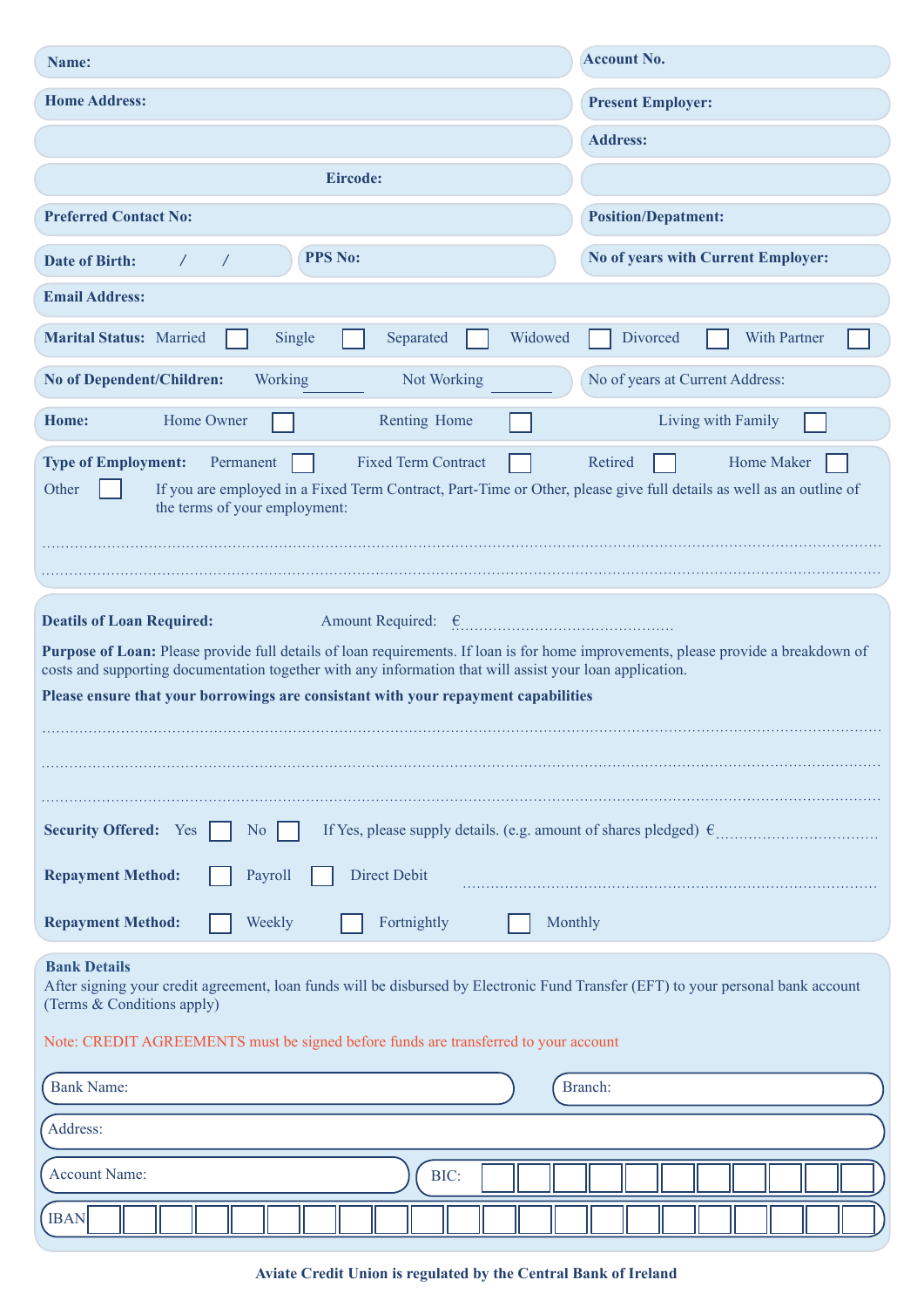| <b>Expenditure</b>                                                                                                                                                                                                           | <b>Amount Borrowed</b>     | <b>Amount Now Due</b>                                                                                                 | Payment (wk/ft/mth) |  |  |  |
|------------------------------------------------------------------------------------------------------------------------------------------------------------------------------------------------------------------------------|----------------------------|-----------------------------------------------------------------------------------------------------------------------|---------------------|--|--|--|
| Mortgage / Rent                                                                                                                                                                                                              |                            |                                                                                                                       |                     |  |  |  |
| <b>Other Mortgages</b>                                                                                                                                                                                                       |                            |                                                                                                                       |                     |  |  |  |
| <b>Bank Loans</b>                                                                                                                                                                                                            |                            |                                                                                                                       |                     |  |  |  |
| <b>Credit Cards</b>                                                                                                                                                                                                          |                            |                                                                                                                       |                     |  |  |  |
| <b>Store Cards</b>                                                                                                                                                                                                           |                            |                                                                                                                       |                     |  |  |  |
| <b>Creche/Childcare</b>                                                                                                                                                                                                      |                            |                                                                                                                       |                     |  |  |  |
| <b>Child Maintenance</b>                                                                                                                                                                                                     |                            |                                                                                                                       |                     |  |  |  |
| <b>Budget Plan</b>                                                                                                                                                                                                           |                            |                                                                                                                       |                     |  |  |  |
| <b>Car Finance</b>                                                                                                                                                                                                           |                            |                                                                                                                       |                     |  |  |  |
| <b>Insurances etc</b>                                                                                                                                                                                                        |                            |                                                                                                                       |                     |  |  |  |
| <b>Account No.</b>                                                                                                                                                                                                           |                            |                                                                                                                       |                     |  |  |  |
| <b>Other Credit Union Debt</b>                                                                                                                                                                                               |                            |                                                                                                                       |                     |  |  |  |
| Any other debt.                                                                                                                                                                                                              |                            |                                                                                                                       |                     |  |  |  |
| <b>Total</b>                                                                                                                                                                                                                 | $\epsilon$                 | €                                                                                                                     | €                   |  |  |  |
| <b>Income</b>                                                                                                                                                                                                                |                            | If you are in receipt of rental income, please provide the<br>address of the property and a Tax Clearence Certificate |                     |  |  |  |
| <b>Self</b><br><b>Net Income</b>                                                                                                                                                                                             |                            | <b>Property Address:</b>                                                                                              |                     |  |  |  |
| <b>Social Welfare</b>                                                                                                                                                                                                        |                            |                                                                                                                       |                     |  |  |  |
| <b>Pension</b><br><b>Net Income</b>                                                                                                                                                                                          |                            |                                                                                                                       |                     |  |  |  |
| <b>Other Income</b>                                                                                                                                                                                                          |                            |                                                                                                                       |                     |  |  |  |
| <b>Total</b>                                                                                                                                                                                                                 | $\epsilon$                 |                                                                                                                       |                     |  |  |  |
| Complete this section if Spouse/Partner is contributing to household expenses                                                                                                                                                |                            |                                                                                                                       |                     |  |  |  |
| Name:                                                                                                                                                                                                                        | <b>Date of Birth:</b>      |                                                                                                                       |                     |  |  |  |
| <b>Type of Employment:</b><br>Permanent                                                                                                                                                                                      | <b>Fixed Term Contract</b> | Part-Time<br>Retired                                                                                                  | Other               |  |  |  |
| <b>Occupation:</b>                                                                                                                                                                                                           |                            |                                                                                                                       |                     |  |  |  |
| Name & Address Of Employer:                                                                                                                                                                                                  |                            |                                                                                                                       |                     |  |  |  |
|                                                                                                                                                                                                                              |                            |                                                                                                                       |                     |  |  |  |
| <b>Amount of Time with Present Employer:</b>                                                                                                                                                                                 | <b>Yrs</b><br><b>Mths</b>  | Net Income: $\in$                                                                                                     |                     |  |  |  |
| Other Income: $\in$                                                                                                                                                                                                          |                            | Please read $\&$ sign the data protection statement on page 4 $\&$ 5                                                  |                     |  |  |  |
| I hereby acknowledge that my personal information will be used to support the assessment of this loan application in accordance with<br>the data protection statement explained on this form. I enclose two recent payslips. |                            |                                                                                                                       |                     |  |  |  |
| <b>Signature of Spouse/Partner:</b>                                                                                                                                                                                          |                            |                                                                                                                       |                     |  |  |  |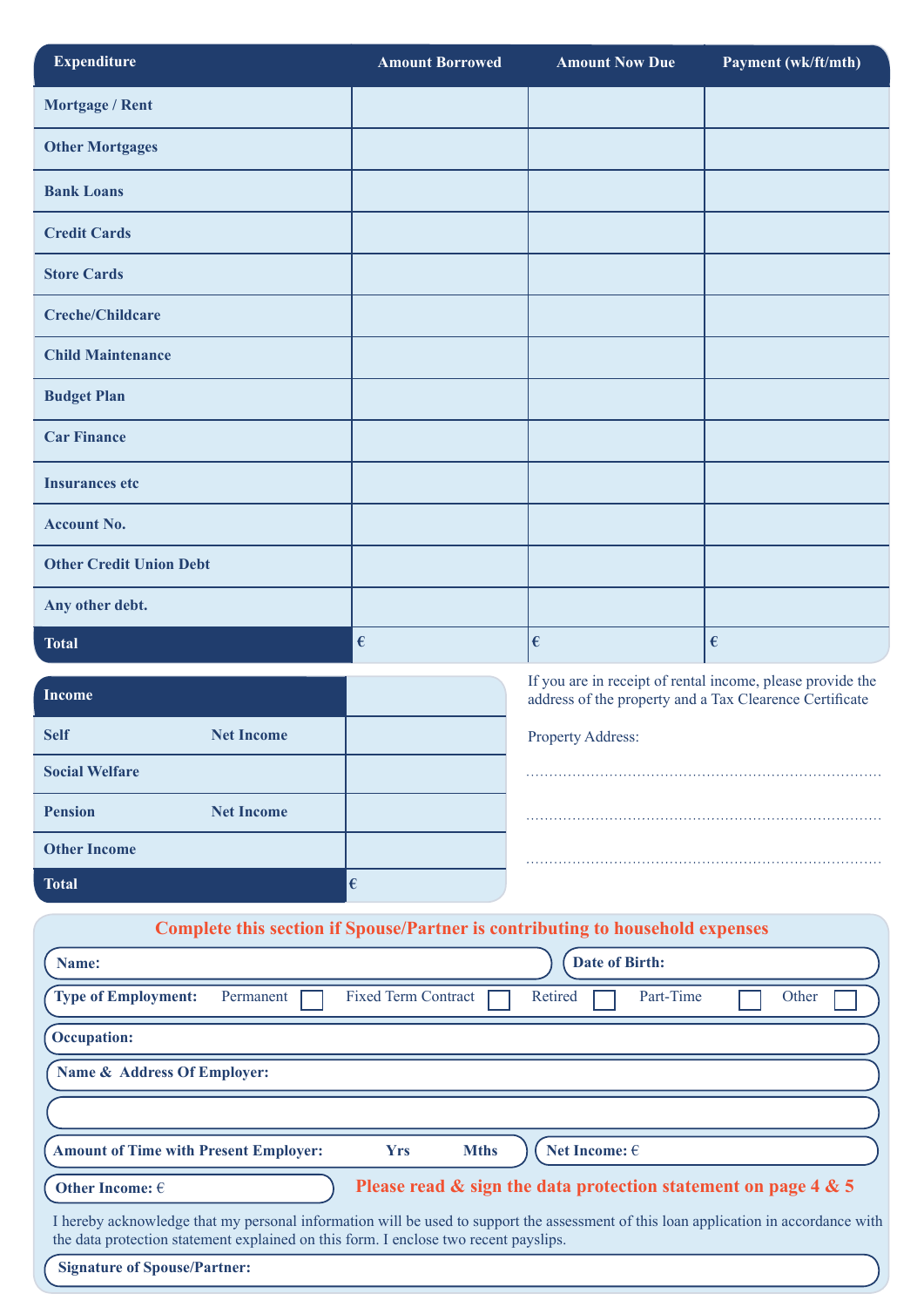#### **DATA PROTECTION STATEMENT**

This statement describes how we, Aviate Credit Union, use your personal information when you apply for a loan or when your spouse and/or partner applies for a loan with us and your information is being used to assess that application (if applicable).

**You have a number of rights in relation to your information including the right to object to processing of your personal information where that processing is carried for our legitimate interests and the right to object to direct marketing at any time.**

The contact details for our data protection officer are as follows: Data Protection Officer, Aviate Credit Union, Cloghran House, Corballis Way, Dublin Airport, Co Dublin, K67 F3X2; Email: dpo@aviatecu.ie

#### **Personal Information we collect**

The personal information we collect about you includes the information you or your spouse or partner (if applicable) provides on this form, and in any supporting documentation, including bank statements and payslips and any information provided by third parties, including credit referencing agencies.

#### **The purposes and legal basis for processing your information:**

#### **To enter into a contract with you.**

We collect and process your personal information in order to enter into a contract with you to provide you with a loan. This also includes assessing your suitability and establishing your eligibility for a loan and managing and administering the loan. We also process your personal information in order to assist with the arrangement of insurance in connection with your loan. This processing is necessary to takes steps for you to enter into a contract with ECCU.

#### **To comply with legal obligations**

We are required to process your personal information to comply with certain legal obligations to which we are subject, including: • To meet our obligations under the Credit Union Act 1997 (as amended) and other financial services legislation and codes of practice. This may involve sharing your personal information with the Central Bank, where we are required to do so.

- Providing information to an gardai siochana, the Revenue Commissioners, the Central Bank and other enforcement agencies under various pieces of legislation to which we are subject.
- To verify your personal information provided to us and to meet our legal and compliance obligations, including detecting and preventing money laundering, tax avoidance, finance of terrorism.
- To supply information to the Central Credit Register as required by law.

#### **In our legitimate interest**

Where we process your information for our legitimate interests, we ensure that there is a fair balance between our legitimate interest and your fundamental rights and freedoms.

We may use your personal information to manage our everyday business needs, including accounting, internal reporting needs, and market research, to progress and respond to legal claims, to ensure appropriate IT security and to prevent fraud, in our legitimate interest. Our legitimate interest is the effective management of our business.

We may use your personal information to assess your creditworthiness prior to providing any funds to you or your spouse/partner (if applicable) by way of a loan, in our legitimate interest. This may include carrying out credit reviews, searching for details of your credit history and information at credit bureaus or agencies, including the central credit register. Our legitimate interest is to ensure financial stability of the credit union and to safeguard members' funds.

We may use your personal information for direct marketing purposes in our legitimate interest of connecting with our members. You can opt out of marketing communications at any time.

#### **Failure to provide information**

Where we need to collect personal data by law, or under the terms of a contract with you and you fail to provide that data when requested we may not be able to perform the contract we have or are trying to enter in to with you. We will notify you of this at the time if this is the case.

#### **Your information and Third Parties**

*Third Party Service Providers:* We may share your personal information with third party service providers that perform services and functions at our direction and on our behalf such as our accountants, IT service providers, printers, debt collection agencies, valuers, lawyers and other business advisors, marketing companies who carry out marketing campaigns on our behalf and providers of security and administrative services.

*Potential sale or merger of the Credit Union:* we may also transfer your personal information to companies we plan to merge with or be acquired by.

*An Garda Síochána, government bodies, the Central Bank or other government officials:* we may share your personal information with an Gardaí, or other government bodies or agencies including but not limited to the Central Bank and the Revenue Commissioners, where required to do so by law.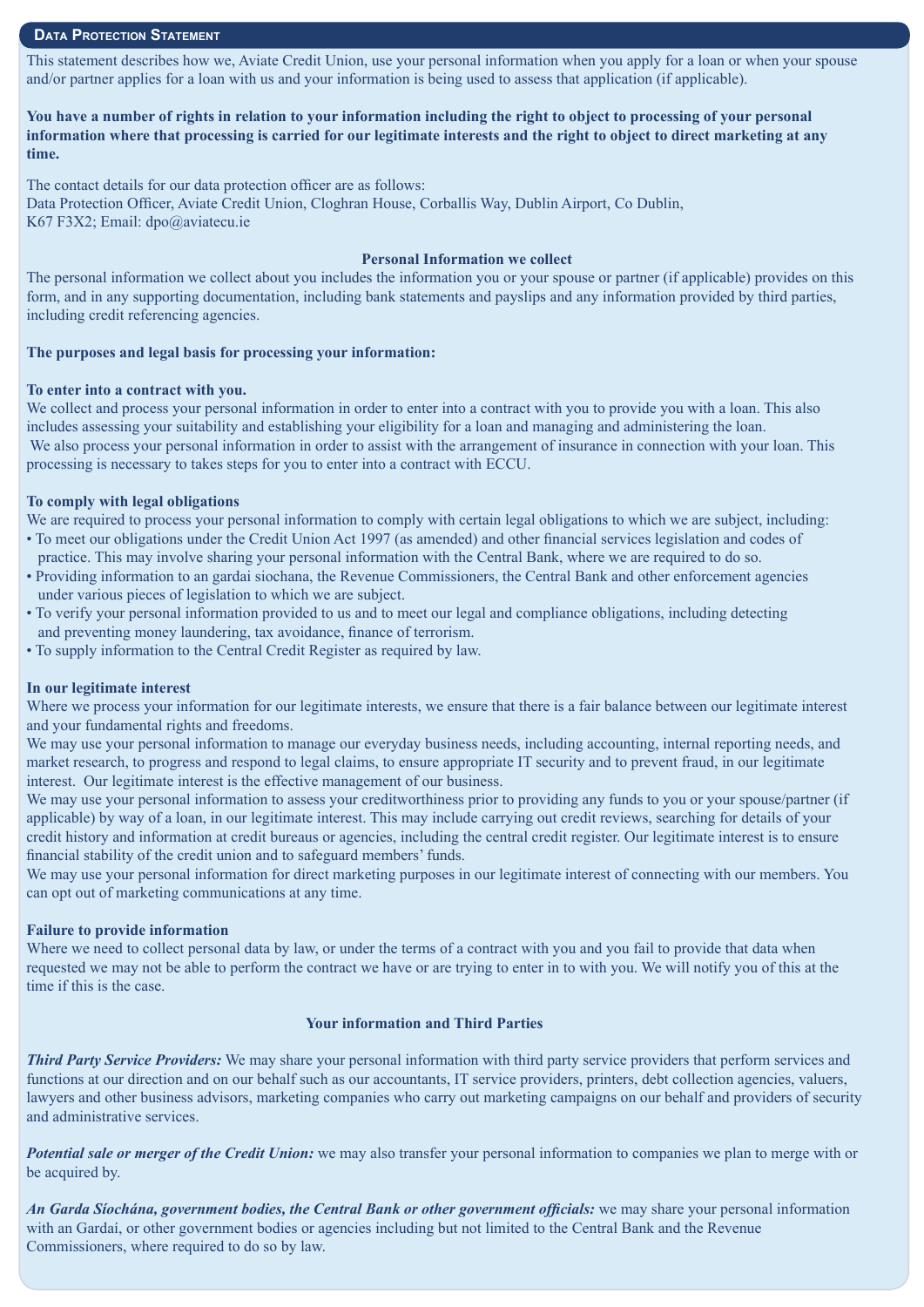*Credit referencing agencies:* we may disclose your information to credit referencing agencies for the purposes of carrying out a credit history check. We also provide these agencies with details regarding products and services you have with us and your repayment records.

*The Central Credit Register:* we may transfer your personal information to the Central Credit Register. This is a centralised system that collects and stores information about your loans. We will provide information about your products and services and details of your repayment history.

*The ICB:* ICB will be using Legitimate Interests (GDPR Article 6 (f)) as the legal personal and credit information. These Legitimate Interests are promoting greater financial stability by basis for processing of your supporting a full and accurate assessment of loan applications, aiding in the avoidance of over-indebtedness, assisting in lowering the cost of credit, complying with and supporting compliance with legal and regulatory requirements, enabling more consistent, faster decision making in the provision of credit and assisting in fraud prevention.

*Third Parties:* We may provide your information with your nominated bank to facilitate payment of the loan funds to your account, where you have required us to do so.

*ECCU:* Where your loan is insured with ECCU we may provide them with certain information.

#### **Storage Periods**

We will retain your personal information for the purpose of satisfying any legal, accounting or reporting requirements. We may hold your personal information for a period of seven years from the date of completion of any contract with you, whichever is the later by reference to the statute of limitations for a legal claim under contract. We may hold your personal information for longer if required to do so by law.

#### **Transfers outside the European Economic Area**

We may transfer your personal data outside the European Economic Area. These countries do not always afford an equivalent level of privacy protection and in such circumstances, we take specific steps, in accordance with data protection law and to protect your personal information. In particular, for transfers of personal data, outside the EEA where there is no adequacy decision by the European Commission we may rely on contractual protection approved by the European Commission.

#### **How we use Automated Processing**

We may analyse your personal information by automated means to make assessments on your creditworthiness and repayment capacity when you apply for a product or service. We will use this analysis to assist us in making a decision on whether to provide you with credit such as a loan or overdraft facility. The decision to provide you with credit will not solely be based on automated means. We may also use automated processing to assist in compliance with our legal obligations in connection with prevention of, money laundering, fraud and terrorist financing.

#### **Your Rights.**

You have several rights under data protection law in relation to how we use your personal information. You have the right free of charge to;

- 1. Request a copy of the personal information we hold about you.
- 2. Rectify any inaccurate personal data we hold about you.
- 3. Erase personal information we hold about you.
- 4. Restriction of processing of your personal information.
- 5. Object to our use of your personal information for our legitimate interests, including profiling
- 6. Object to our processing your information for direct marketing purposes at any stage.
- 7. Receive your personal information in a structured commonly used and machine readable format, and to have that data transmitted to another data controller.
- 8. Where processing is based on consent, the right to withdraw that consent.

These rights are in some circumstances limited by data protection legislation. If you wish to exercise any of these rights please contact the DPO.

You also have the right to lodge a complaint to the Office of the Data Protection Commission.

**Member:** I confirm that I have read and understood this data protection statement

**Applicants Signature: Date:**

**Spouse/Partner:** I confirm that I have read and understood this data protection statement and acknowledge that my personal information will be processed to support the loan application of my spouse/partner as named on this form

**Signature of Spouse/Partner: Date:**